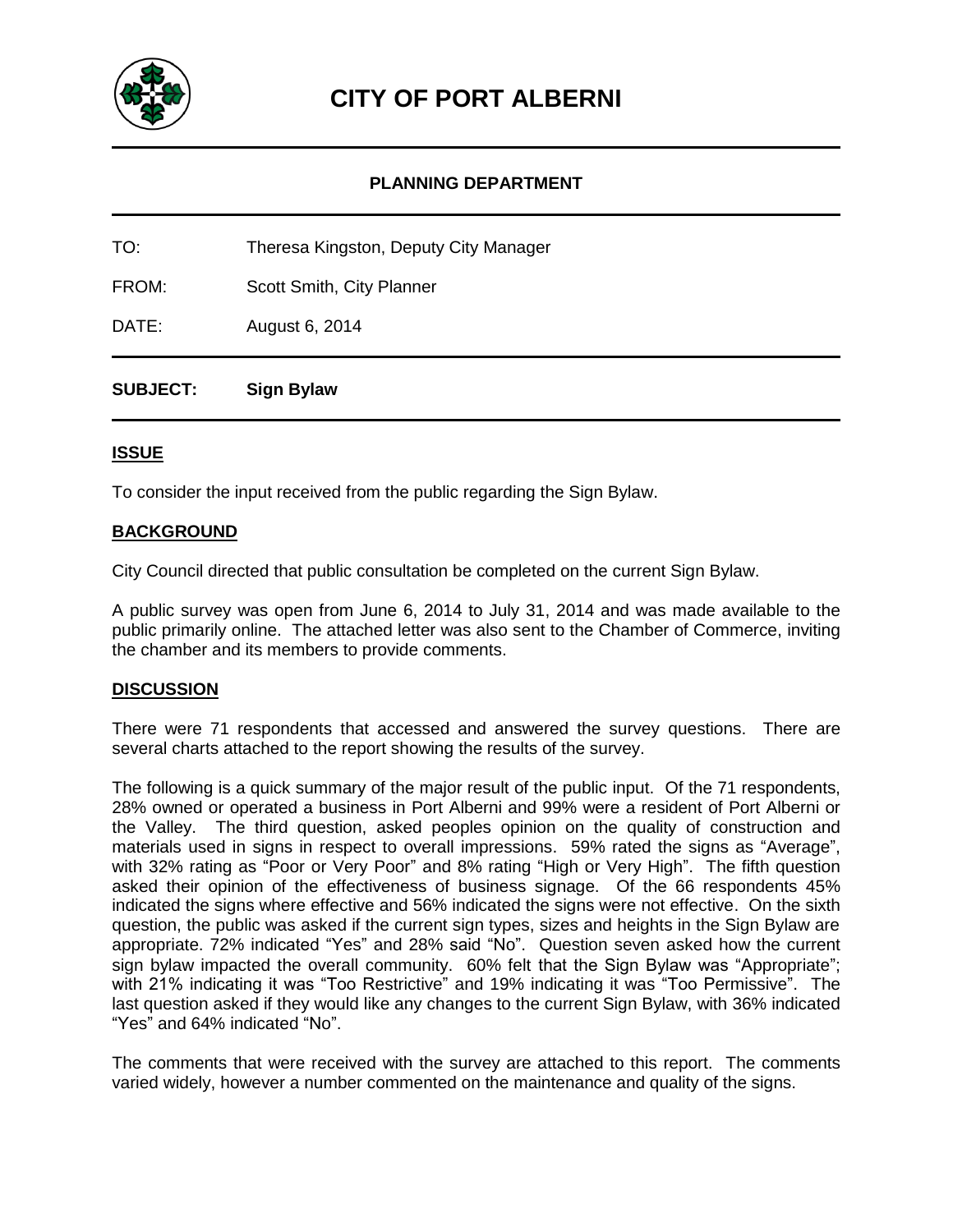#### **Options**

1. City Council direct staff to begin the process of a complete review and rewrite of the City of Port Alberni Sign Bylaw.

\_\_\_\_\_\_\_\_\_\_\_\_\_\_\_\_\_\_\_\_\_\_\_\_\_\_\_\_\_\_\_\_\_\_\_\_\_\_\_\_\_\_\_\_\_\_\_\_\_\_\_\_\_\_\_\_\_\_\_\_\_\_\_\_\_\_\_\_\_\_\_\_\_\_\_\_\_\_\_\_\_\_\_\_

2. That the existing Sign Bylaw 4843 be maintained.

#### **CONCLUSIONS**

Although the survey was limited, the results do not appear to necessitate a rewrite of the current Sign Bylaw. Property and business owners can apply to the City for a variance or an amendment to the Sign Bylaw if needed. There have only been two variance applications and one text amendment application to the Sign Bylaw over the last five years. Given the survey results and the relatively few applications for variance to the Sign Bylaw, staff recommends that the existing Sign Bylaw be maintained.

#### **RECOMMENDATION**

*That the report from the City Planner dated August 6, 2014 providing a summary of public input received with regards to potential revisions to Sign Bylaw No. 4843 be received.*

Respectfully submitted

\_\_\_\_\_\_\_\_\_\_\_\_\_\_\_\_\_\_

Scott Smith, MCIP City Planner

J:\Engineering\Planning\Development Applications\SignBylawAmendment\SignBylaw-2014\SignBylawPublicCommentCouncilMemoAug2014.doc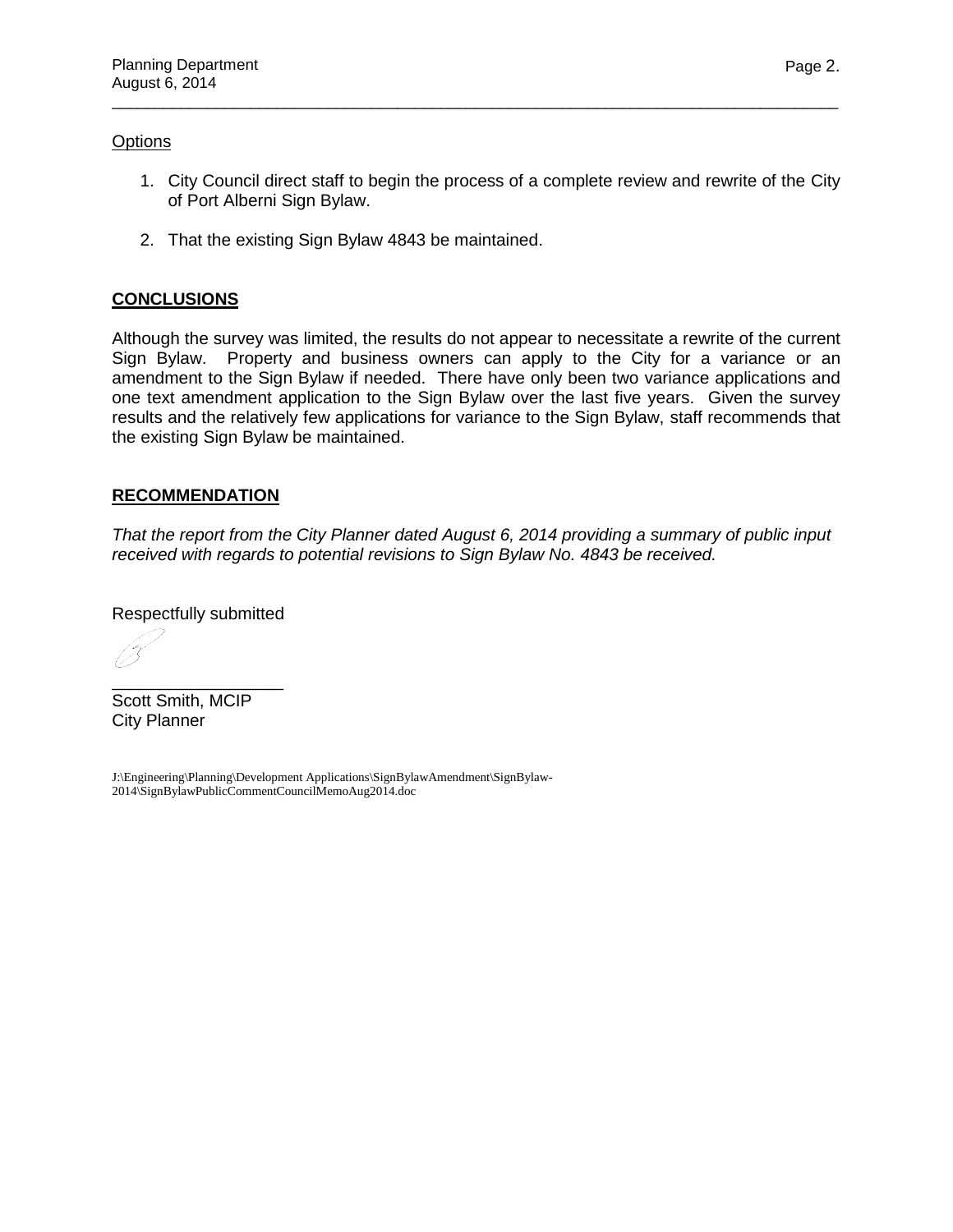# CITY OF PORT ALBERNI



PLANNING and BUILDING DEPARTMENT 4850 ARGYLE STREET, PORT ALBERNI, BC, V9Y 1V8 (250)720-2830

June 17, 2014

Alberni V Valley Cham ber of Comm merce c/o Bill Collette, Executive Director 2533 Port Alberni Hwy, Port Alberni, BC V9Y 8P2

Re: Sign Bylaw for the City of Port Alberni

Dear Board and members of the Alberni Valley Chamber of Commerce;

Port Alberni City Council has requested that staff seek input from the business community in an effort to gauge the need for a full scale review of the Sign Bylaw. A survey is now available to the community through the City website (www.portalberni.ca) or through the URL https://www.surveymonkey.com/s/B3Q7SKM\_until July 31, 2014.

For your convenience the following background information is provided:

- $\bullet$  1996 Sign Bylaw (#4287) was adopted on September 9<sup>th.</sup>
- 2004 Strategic Sign Plan Project A review of the Sign Bylaw was included in the Strategic Sign Plan project. The Bylaw itself was not changed at that time.
- 2005 A new sign bylaw was drafted by city staff. Input was received from the Chamber of Commerce and the Advisory Planning Commission. The new bylaw was a major review and re-organization of the bylaw text to increase clarity and ease of use and to introduce modern signage types not previously included (ex. Electronic Messaging signs). The process was completed in 2007.
- 2007 The new Sign Bylaw (#4578) was adopted by City Council on September 10<sup>th</sup>.
- 2014 On March 10, the City adopted a new Zoning Bylaw (#4832) with a new zoning structure that would necessitate the revision of the interdependent Sign Bylaw.
- 2014 City staff (Planner, Planning Tech., Building Inspector) reviewed the Sign Bylaw and drafted a new bylaw that would work harmoniously with the new Zoning structure and that would be easier to use and interpret. No major changes were made to sign type specifications. The new bylaw was given three readings and staff were directed to seek specifications. The new bylaw was given three readings and staff were directed to seek<br>input from the business community to determine if there is a need for a full scale review.
- $\bullet$  2014 On June 9, 2014 the new Sign Bylaw (#4843) was adopted.
- A report will be prepared for City Council that will include all public input received before July 31, 2 014.

We invite the Chamber of Commerce and its members to respond to the Survey in writing and/or online. Thank you, in advance for your interest in the Sign Bylaw and on behalf of City Council I look forward to your written responses by July 31<sup>st</sup>, 2014 addressed to:

Scott Smith, MCIP, City Planner c/o City of Port Alberni, 4850 Argyle St., Port Alberni, BC V9Y 1V8 or via email to Scott\_smith@portalberni.ca.

Sincerely, Scott Smith, MCIP, City Planner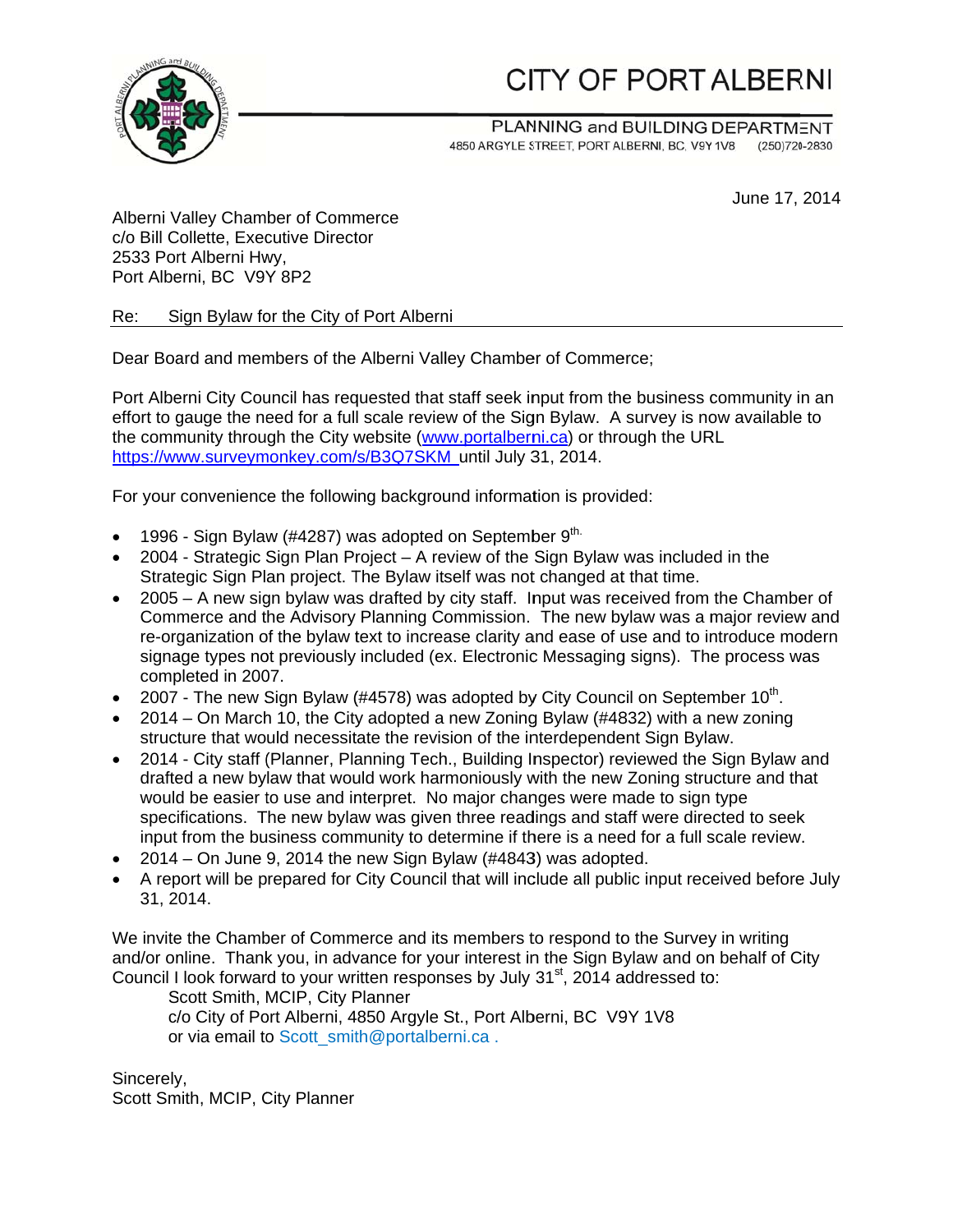#### **Q1 Are you the owner or operator of a business in Port Alberni?**



| <b>Answer Choices</b> | Responses    |
|-----------------------|--------------|
| Yes                   | 28.17%<br>20 |
| No                    | 71.83%<br>51 |
| Total                 |              |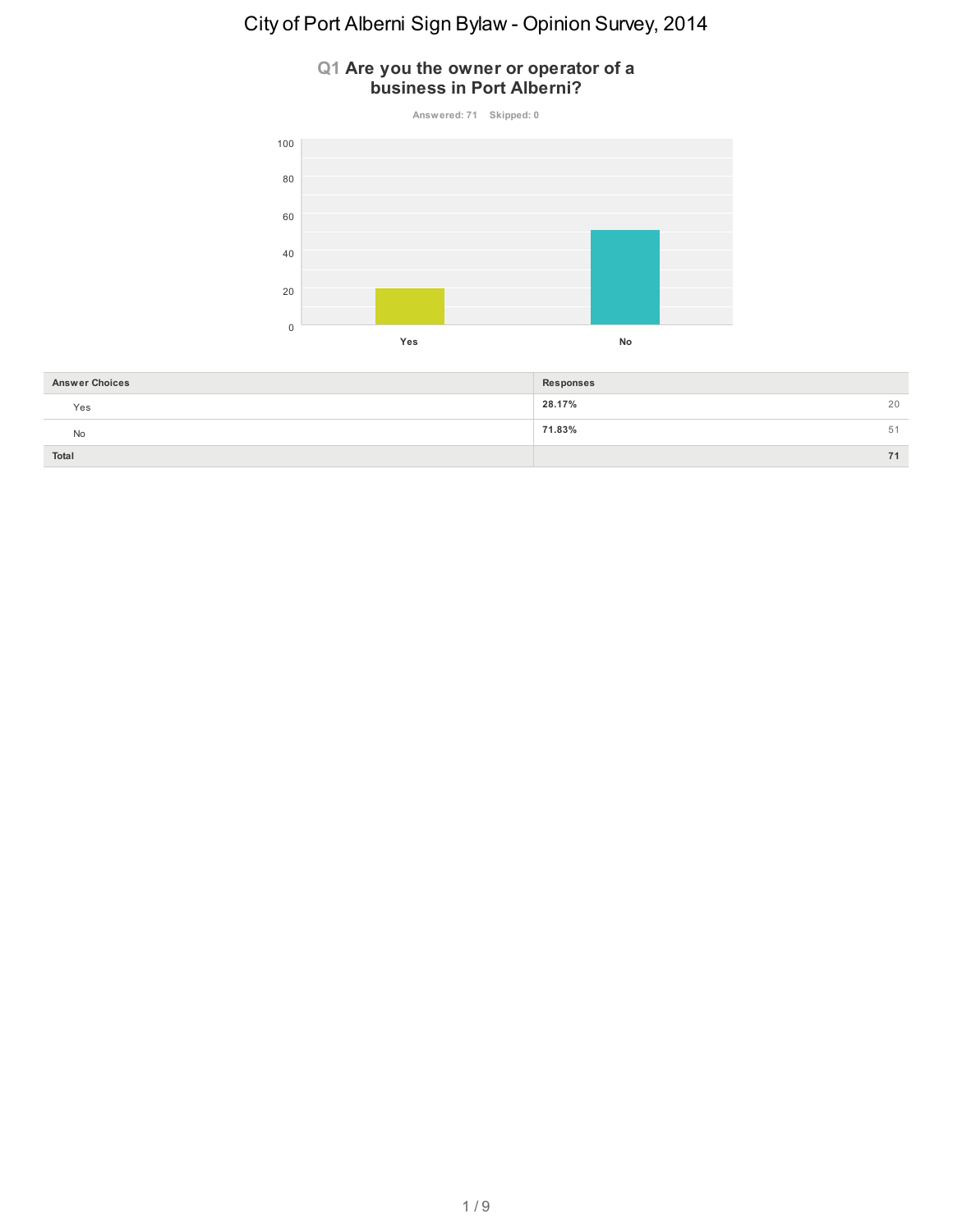### **Q2 Are you a resident in Port Alberni or the Alberni Valley?**



| <b>Answer Choices</b> | <b>Responses</b> |
|-----------------------|------------------|
| Yes                   | 98.59%<br>70     |
| No                    | 1.41%            |
| Total                 | 71               |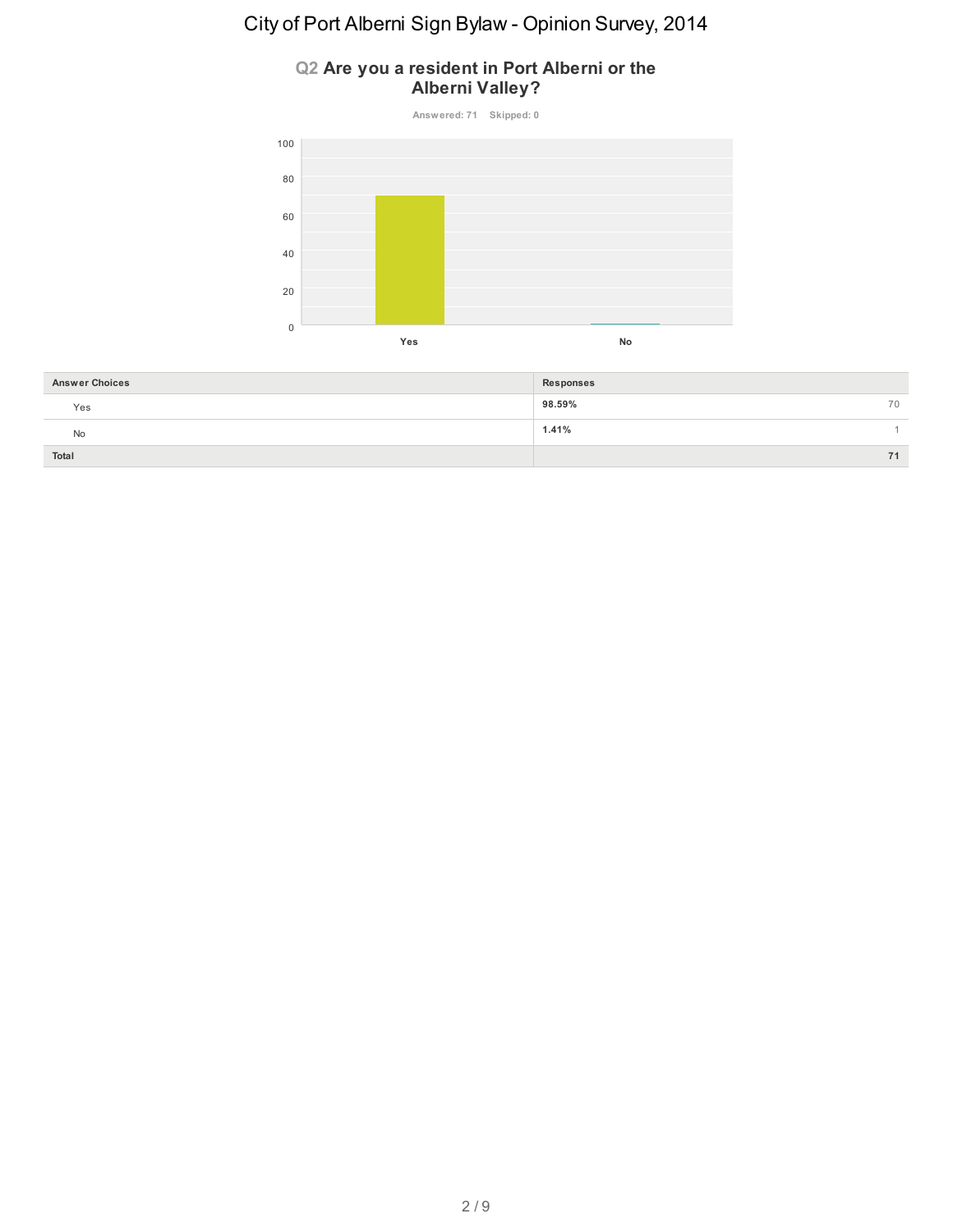#### **Q3 With respect to quality of construction, and of the materials used, what is your overall impression of business signage in Port Alberni?**



|            | <b>Very Poor</b> | Poor                       | Average | High  | <b>Very High</b> | <b>Total</b> | Average Rating |
|------------|------------------|----------------------------|---------|-------|------------------|--------------|----------------|
| (no label) | 2.82%            | 29.58%                     | 59.15%  | 4.23% | 4.23%            |              |                |
|            |                  | $\sim$ $\lambda$<br>$\sim$ | $+2$    |       |                  | <b>STAR</b>  | .              |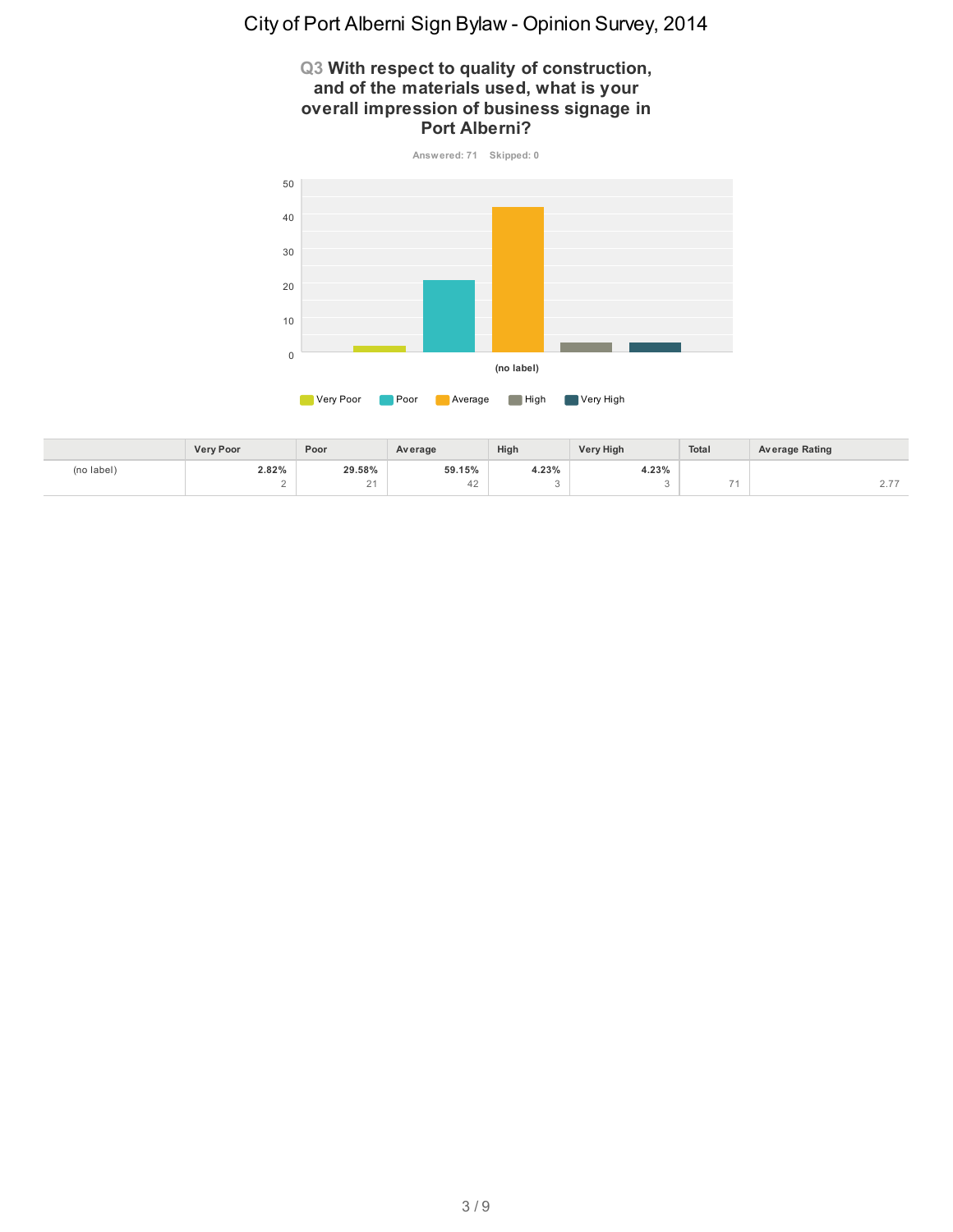#### **Q4 With respect to appearance / attractiveness what is your overall impression of the commercial business signage in Port Alberni?**



|            | <b>Verv Poor</b> | Poor         | Average                                       | High  | <b>Very High</b> | Total        | Average Rating |
|------------|------------------|--------------|-----------------------------------------------|-------|------------------|--------------|----------------|
| (no label) | 5.63%            | 33.80%       | 52.11%<br>the contract of the contract of the | 4.23% | 4.23%            |              |                |
|            |                  | $\sim$<br>24 | $\sim$ $-$                                    |       |                  | <b>STATE</b> | 2.68           |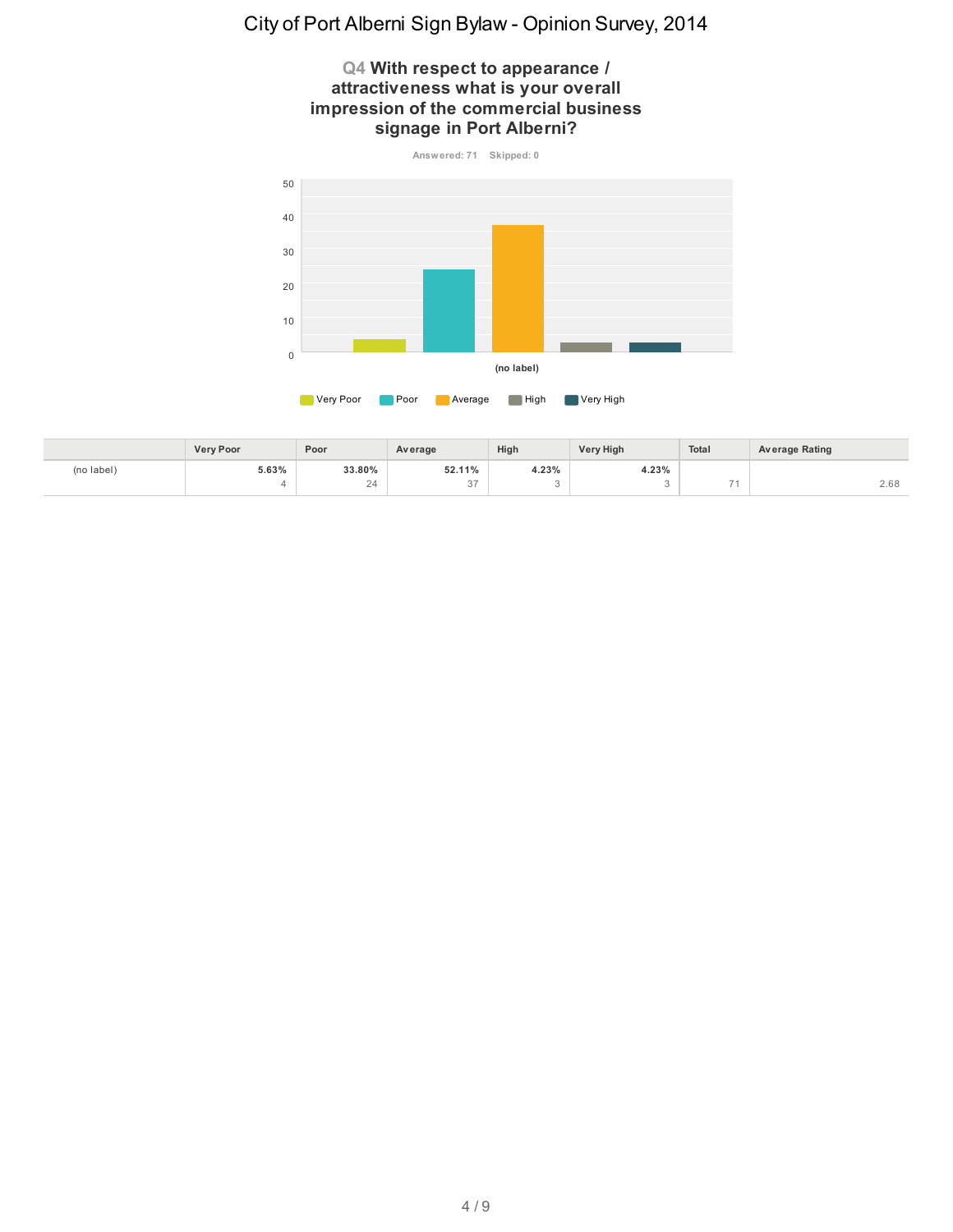#### **Q5 Do you believe that commercial business signage in Port Alberni is effective?**



| <b>Answer Choices</b> | Responses    |
|-----------------------|--------------|
| Yes                   | 45.45%<br>30 |
| No                    | 54.55%<br>36 |
| Total                 | 66           |

| #              | Please tell us why:                                                                                                                                                                                                                                                                                                                                                                                                                                                                                                                                                                                 | Date               |
|----------------|-----------------------------------------------------------------------------------------------------------------------------------------------------------------------------------------------------------------------------------------------------------------------------------------------------------------------------------------------------------------------------------------------------------------------------------------------------------------------------------------------------------------------------------------------------------------------------------------------------|--------------------|
|                |                                                                                                                                                                                                                                                                                                                                                                                                                                                                                                                                                                                                     |                    |
| $\mathbf{1}$   | Most just give the name and it does not give meaning. Lots of new business' but what the heck is Salmon Backpackers? Haven't a<br>clue. Would I use it if I knew, maybe, but I'm too busy to find out!                                                                                                                                                                                                                                                                                                                                                                                              | 7/30/2014 9:25 PM  |
| 2              | Unless you make a visually appealing way for tourists to see what is in the town what is currently present for off highway businesses<br>is as good as it can be.                                                                                                                                                                                                                                                                                                                                                                                                                                   | 7/30/2014 12:49 PM |
| 3              | Some commercial business signs are effective. If it's advertising the store front it does its job. There are some signs that appear to<br>be dated and non-effective. Those ones need to be refumished and should be updated as n the bylaw. Commercial signage for<br>businesses that have closed should also be removed after the 14 days as stated in the bylaw.                                                                                                                                                                                                                                 | 7/30/2014 8:26 AM  |
| $\overline{4}$ | Not enough to let passers by know what's ahead                                                                                                                                                                                                                                                                                                                                                                                                                                                                                                                                                      | 7/29/2014 10:26 PM |
| 5              | Of such poor quality, and looks homemade; not professional                                                                                                                                                                                                                                                                                                                                                                                                                                                                                                                                          | 7/29/2014 9:52 PM  |
| 6              | adequate, but then I live here. Have known where everything is, which may not be the same impression, those new to the valley<br>may get.                                                                                                                                                                                                                                                                                                                                                                                                                                                           | 7/29/2014 9:42 PM  |
| $\overline{7}$ | Well even though they are not esthetically pleasing they do benefit the businesses in town to get people who may just be driving<br>through to stop. Let's not be a gateway let's be a destination.                                                                                                                                                                                                                                                                                                                                                                                                 | 7/29/2014 8:44 PM  |
| 8              | Business signage in Port Albemi lacks professionalism. There is little consideration given to graphic standards, architecture or<br>landscaping. Surrounding communities have adopted sign bylaws that compliment professional signage, for example tofinos<br>cedar sign bylaw or qualicums sign bylaw. More consideration needs to be given to the value of professional signage, as it plays a<br>major role in how our community is perceived by residents and tourists. Businessess need to be encouraged to take pride in their<br>signage, and how it impacts the surrounding neighbourhood. | 7/29/2014 8:07 PM  |
| 9              | Its the fastest way to whete a business is, what it offers etc                                                                                                                                                                                                                                                                                                                                                                                                                                                                                                                                      | 7/29/2014 7:09 PM  |
| 10             | Businesses have to be recognized                                                                                                                                                                                                                                                                                                                                                                                                                                                                                                                                                                    | 7/29/2014 7:03 PM  |
| 11             | To identify the business and it's product or service.                                                                                                                                                                                                                                                                                                                                                                                                                                                                                                                                               | 7/29/2014 6:54 PM  |
| 12             | There is very little signage in Port, it is not creative or eye-catching and it is not effective. Overall the City of Port Albemi does not<br>do a good job of marketing its assets, and does not have an effective plan to do so.                                                                                                                                                                                                                                                                                                                                                                  | 7/29/2014 6:30 PM  |
| 13             | Boring and out dated on the smaller businesses                                                                                                                                                                                                                                                                                                                                                                                                                                                                                                                                                      | 7/29/2014 6:12 PM  |
| 14             | It gets the business out there. Quality is often related to profitability of a business. I'm sure every business would love to have the<br>best sign, but signs are not cheap.                                                                                                                                                                                                                                                                                                                                                                                                                      | 7/29/2014 5:58 PM  |
| 15             | I don't know                                                                                                                                                                                                                                                                                                                                                                                                                                                                                                                                                                                        | 7/29/2014 12:54 PM |
| 16             | most signs run parallel to streets rather than perpendicular so you need to distract yourself from driving by turning your head to see<br>business signs                                                                                                                                                                                                                                                                                                                                                                                                                                            | 7/29/2014 12:38 PM |
| 17             | some perhapsbut if I was a tourist on my way to Tofino I don't know that any signs really let me know what's worth seeing in<br>townlike Harbour QuayetcCanal Beachetc                                                                                                                                                                                                                                                                                                                                                                                                                              | 7/29/2014 12:25 PM |
| 18             | Some businesses have their signage on plywood, or other poor quality backing where the paint is chipping, or fading, or missing<br>letters etc. Some of the signage is effective in townit really is a business to business comparison.                                                                                                                                                                                                                                                                                                                                                             | 7/29/2014 12:06 PM |
| 19             | Billboards coming into town are an eyesore. The little yellow saw blades are hard to see to find McLeans Mill.                                                                                                                                                                                                                                                                                                                                                                                                                                                                                      | 7/29/2014 11:47 AM |
| 20             | I do not see very much Signage for Business's here in Port Albemi.                                                                                                                                                                                                                                                                                                                                                                                                                                                                                                                                  | 7/20/2014 10:23 PM |
|                |                                                                                                                                                                                                                                                                                                                                                                                                                                                                                                                                                                                                     |                    |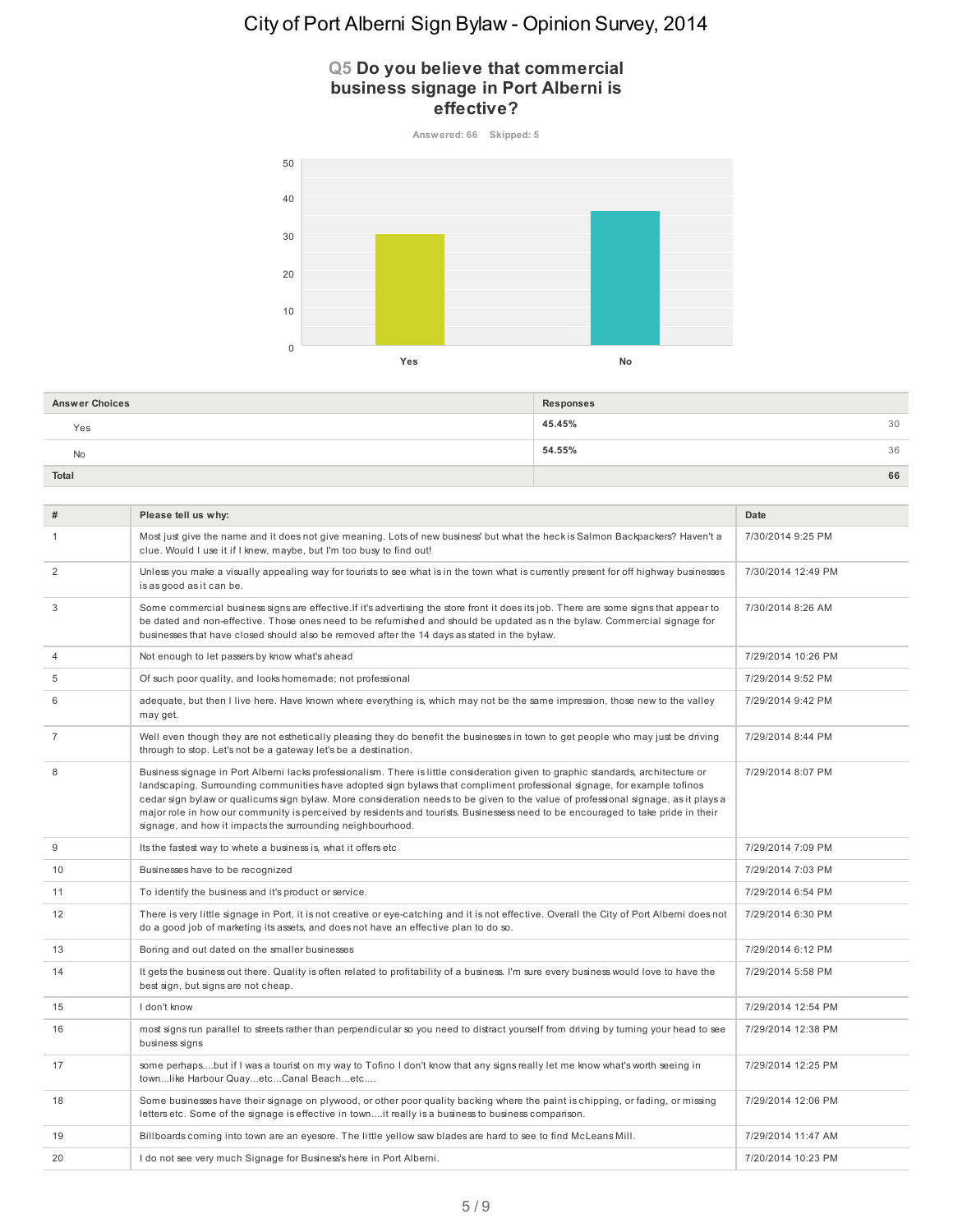| 21 | No common theme.                                                                                                                                                                                                                                                                                                                                                                                                             | 7/18/2014 9:06 PM  |
|----|------------------------------------------------------------------------------------------------------------------------------------------------------------------------------------------------------------------------------------------------------------------------------------------------------------------------------------------------------------------------------------------------------------------------------|--------------------|
| 22 | Some Business signage is nicely done, but many are faded or damaged, outdated or still present on closed businesses or<br>buildings.                                                                                                                                                                                                                                                                                         | 7/18/2014 10:46 AM |
| 23 | If done correctly it can realy help people get information they need, or directe them to where they need to be.                                                                                                                                                                                                                                                                                                              | 7/17/2014 9:31 AM  |
| 24 | Signage is much moer effective since the blue signage went in a few years ago directing people to certain places of interest                                                                                                                                                                                                                                                                                                 | 7/16/2014 1:16 PM  |
| 25 | They're not well maintained. A good wash or fresh coat of paint would do wonders.                                                                                                                                                                                                                                                                                                                                            | 7/3/2014 7:59 PM   |
| 26 | So far I have had no problems with it.                                                                                                                                                                                                                                                                                                                                                                                       | 7/2/2014 3:39 PM   |
| 27 | I feel that at best signage has limited effectiveness. Unless someone is specifically looking for one individual business most<br>people are concentrating on the traffic and pedestrians. In this digital age probably 90% have already googled what they are<br>looking for and how to get there.                                                                                                                          | 7/2/2014 10:45 AM  |
| 28 | Outdated. Difficult to see.                                                                                                                                                                                                                                                                                                                                                                                                  | 7/2/2014 10:37 AM  |
| 29 | Signs that are old, faded and unprofessional looking don't make you want to use the business or service.                                                                                                                                                                                                                                                                                                                     | 7/2/2014 9:37 AM   |
| 30 | Neither yes or no. The signage is just there, like the trees. More eye pollution than anything else. At least the trees have a better<br>eye appealing purpose.                                                                                                                                                                                                                                                              | 6/27/2014 8:19 PM  |
| 31 | The size and scale of signage is to small the location of signage is not noticable Just try to be the tourist and you will see that<br>there is no wayfinding available There should be signage at 3rd and kingsway, bottom of Johnston and along 3rd by the pulp mill                                                                                                                                                       | 6/23/2014 1:26 AM  |
| 32 | Perhaps it is due to the fact that 'The Valley' is still in the process of finding its new self? (by this, I mean that it is perhaps<br>redefining itself after the fallout with natural resources some time back, but is still searching for new attractions to aid in this). As<br>such, many of the small businesses I've seen appear will sometimes disappear shortly after opening (in business timeframe, that<br>is). | 6/20/2014 11:28 AM |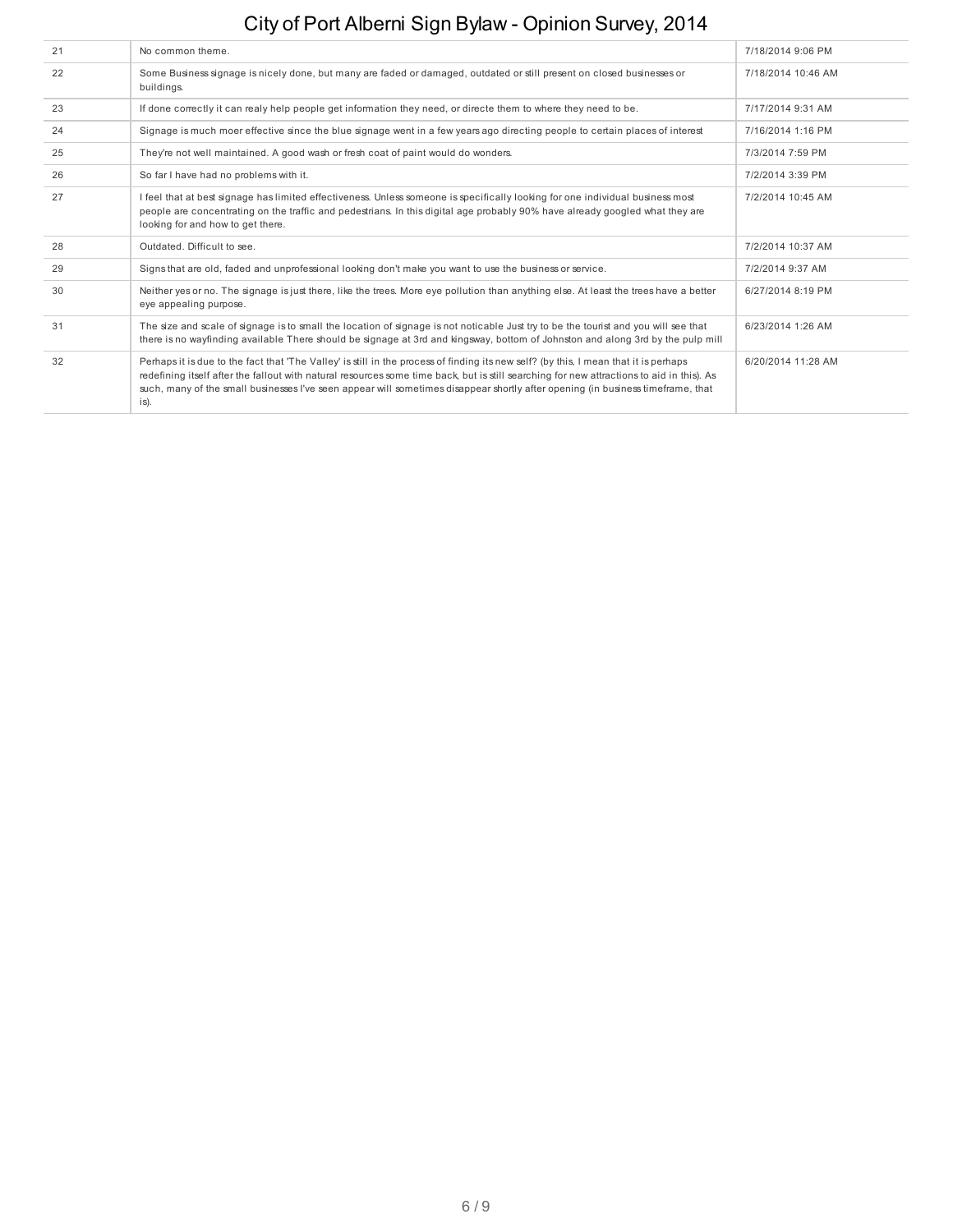#### **Q6 Do you think that current sign types, sizes and heights permitted in the Sign Bylaw are appropriate for this community?**



| <b>Answer Choices</b> | Responses |       |
|-----------------------|-----------|-------|
| Yes                   | 72.13%    | 44    |
| No.                   | 27.87%    | $4 -$ |
| Total                 |           | 61    |

| #              | Please tell us why:                                                                                                                                                                                                                                                                                                                                                                   | Date               |
|----------------|---------------------------------------------------------------------------------------------------------------------------------------------------------------------------------------------------------------------------------------------------------------------------------------------------------------------------------------------------------------------------------------|--------------------|
| -1             | too much visual clutter                                                                                                                                                                                                                                                                                                                                                               | 7/29/2014 9:52 PM  |
| 2              | I'd like the see them have have better upkeep.                                                                                                                                                                                                                                                                                                                                        | 7/29/2014 8:45 PM  |
| 3              | A variety of different types of signage will compliment our community, when produced professionally. This cannot be understated.<br>Like any trade, signage is a profession where expertise has real benefits and value to the products. Simply put, many signs are<br>poorly designed and produced and this is reflected in the overall atmosphere of the commercial neighbourhoods. | 7/29/2014 8:14 PM  |
| $\overline{4}$ | To identify businesses and their products and services.                                                                                                                                                                                                                                                                                                                               | 7/29/2014 6:58 PM  |
| 5              | don't think that the size/height/type is the issue with poor signage                                                                                                                                                                                                                                                                                                                  | 7/29/2014 6:32 PM  |
| 6              | billboards shouldn't be allowed                                                                                                                                                                                                                                                                                                                                                       | 7/29/2014 12:54 PM |
| 7              | I believe that there should be a set of specific options available to businesses for signage. One that does not include hand<br>painted signs on plywood. Some of the signage is really not professional lookingwhich I believe makes the business look not very<br>professionalor makes them look "junky".                                                                           | 7/29/2014 12:06 PM |
| 8              | Except for the billboard jungle at the entrance to the community                                                                                                                                                                                                                                                                                                                      | 7/29/2014 11:48 AM |
| 9              | I cant think of any signs at the moment that are not appropriate. The large billboard coming into town are big but effective as<br>long as they are maintained. It is the first impression people get.                                                                                                                                                                                | 7/17/2014 9:32 AM  |
| 10             | I haven't noticed anything that is out of line                                                                                                                                                                                                                                                                                                                                        | 7/16/2014 1:16 PM  |
| 11             | With some freshening up.                                                                                                                                                                                                                                                                                                                                                              | 7/3/2014 8:00 PM   |
| 12             | Most signage ON businesses is fine. The billboards, which are the first thing you see entering town, are an eyesore and should be<br>banned.                                                                                                                                                                                                                                          | 7/2/2014 11:01 AM  |
| 13             | certainly no larger or higher and the fewer the better.                                                                                                                                                                                                                                                                                                                               | 7/2/2014 10:46 AM  |
| 14             | Some are too small for good visibility amongst all the trees etc. some restrictions not appropriate for all businesses                                                                                                                                                                                                                                                                | 7/2/2014 10:40 AM  |
| 15             | they are too big                                                                                                                                                                                                                                                                                                                                                                      | 7/2/2014 10:31 AM  |
| 16             | Every sign should be the same size.                                                                                                                                                                                                                                                                                                                                                   | 6/27/2014 8:20 PM  |
| 17             | We do not yet fully know what we are defining through the use of signage. A more open (controlled, but more open) approach<br>may yield new, fresh innovative approaches to growth in sectors throughout the Valley.                                                                                                                                                                  | 6/20/2014 11:29 AM |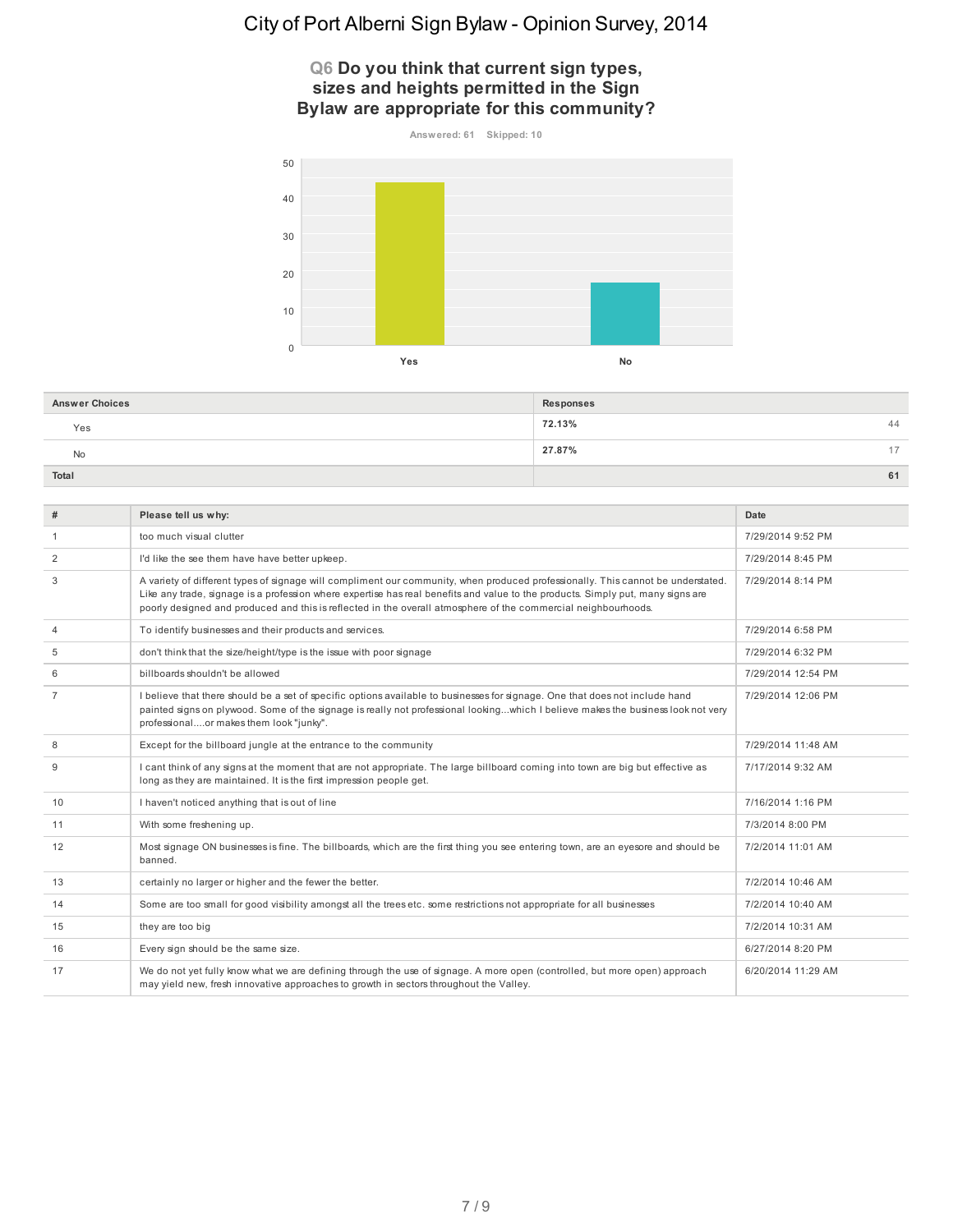#### **Q7 How would you describe the current Sign Bylaw with respect to its overall impact on the community?**



|            | Too restrictive | Appropriate | <b>Too Permissive</b> | Total         | <b>Average Rating</b> |
|------------|-----------------|-------------|-----------------------|---------------|-----------------------|
| (no label) | 21.05%          | 59.65%      | 19.30%                |               |                       |
|            | $\sim$          | 34          |                       | $-$<br>$\cup$ | i.98                  |

| #              | Comments:                                                                                                                                                                                                                            | Date               |
|----------------|--------------------------------------------------------------------------------------------------------------------------------------------------------------------------------------------------------------------------------------|--------------------|
|                | Signage in PA should be consistent and stick to a theme for directional and tourist signs. Recently a sign called "historically the<br>orange bridge" was put up that has funky font and may not be as simple to read to passers by. | 7/30/2014 8:30 AM  |
| $\overline{2}$ | Too many signs are too confusing                                                                                                                                                                                                     | 7/29/2014 9:53 PM  |
| 3              | My understanding is the existing bylaw emphasizes size rather than quality standard.                                                                                                                                                 | 7/29/2014 8:17 PM  |
| $\overline{4}$ | The restrictions force business to appear out dated. Tourists want store fronts to look modern or eclectic not dumpy and faded                                                                                                       | 7/29/2014 6:17 PM  |
| 5              | The billboards coming on to town should have a regulated look and upkeep so they are presentable.                                                                                                                                    | 7/29/2014 6:00 PM  |
| 6              | It depends on what the overall purpose of the Sign is. Some of the signs that (I think) are meant for tourists, don't seem to stand out<br>as much as they could.                                                                    | 7/3/2014 8:05 PM   |
|                | The signage should be maintained and dated. This should include the grounds around the signs.                                                                                                                                        | 6/27/2014 8:23 PM  |
| 8              | As per question 6 - more openness may offer more ideas to attract customers/consumers to our little slice of heaven in the valley.                                                                                                   | 6/20/2014 11:30 AM |